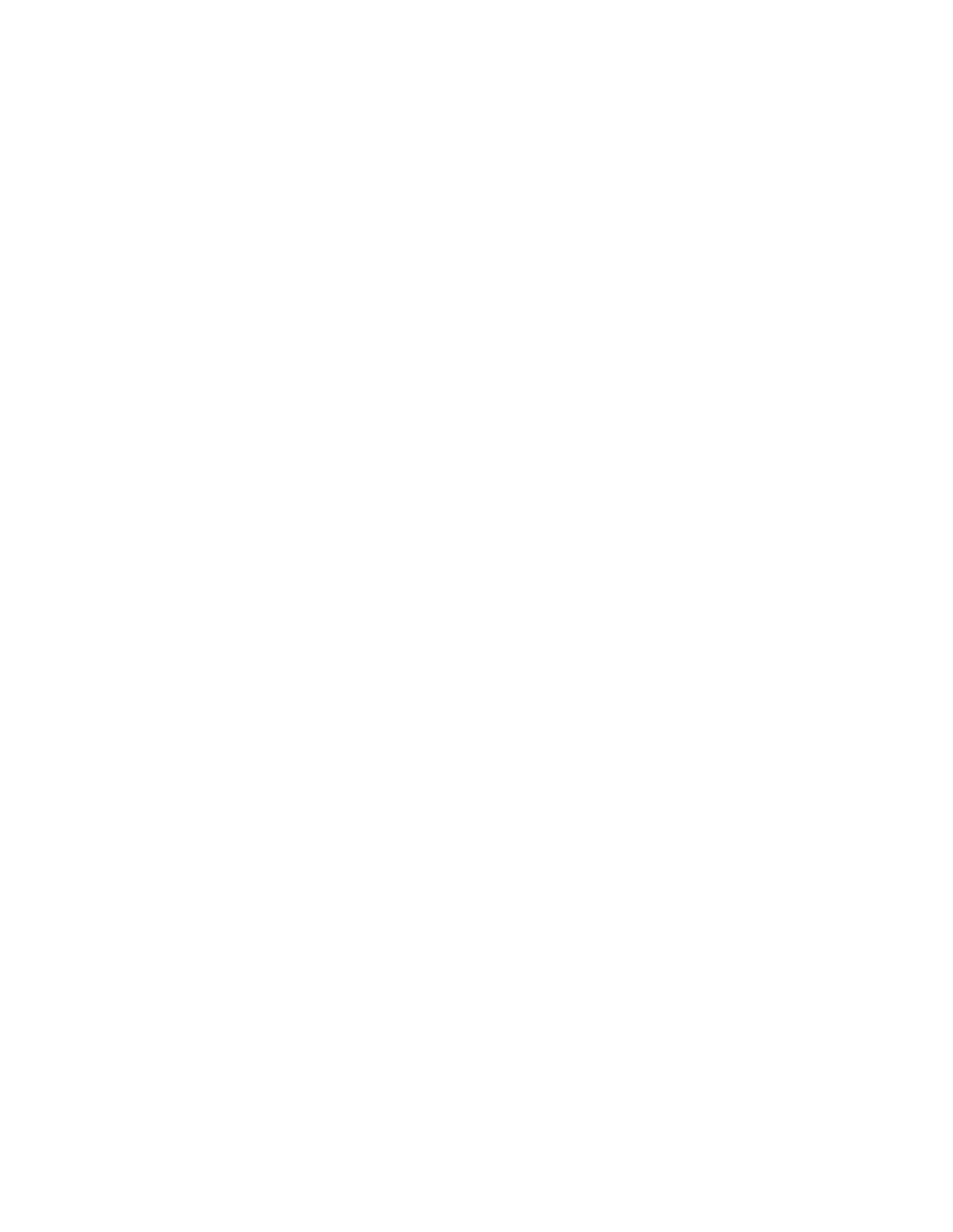This ICAO document is referenced in Annex 16 — *Environmental Protection*, Volume IV — *Carbon Offsetting and Reduction Scheme for International Aviation (CORSIA)*. This ICAO document is material approved by the ICAO Council for publication by ICAO to support Annex 16, Volume IV and is essential for the implementation of the CORSIA. This ICAO document is available on the ICAO CORSIA website and may only be amended by the Council.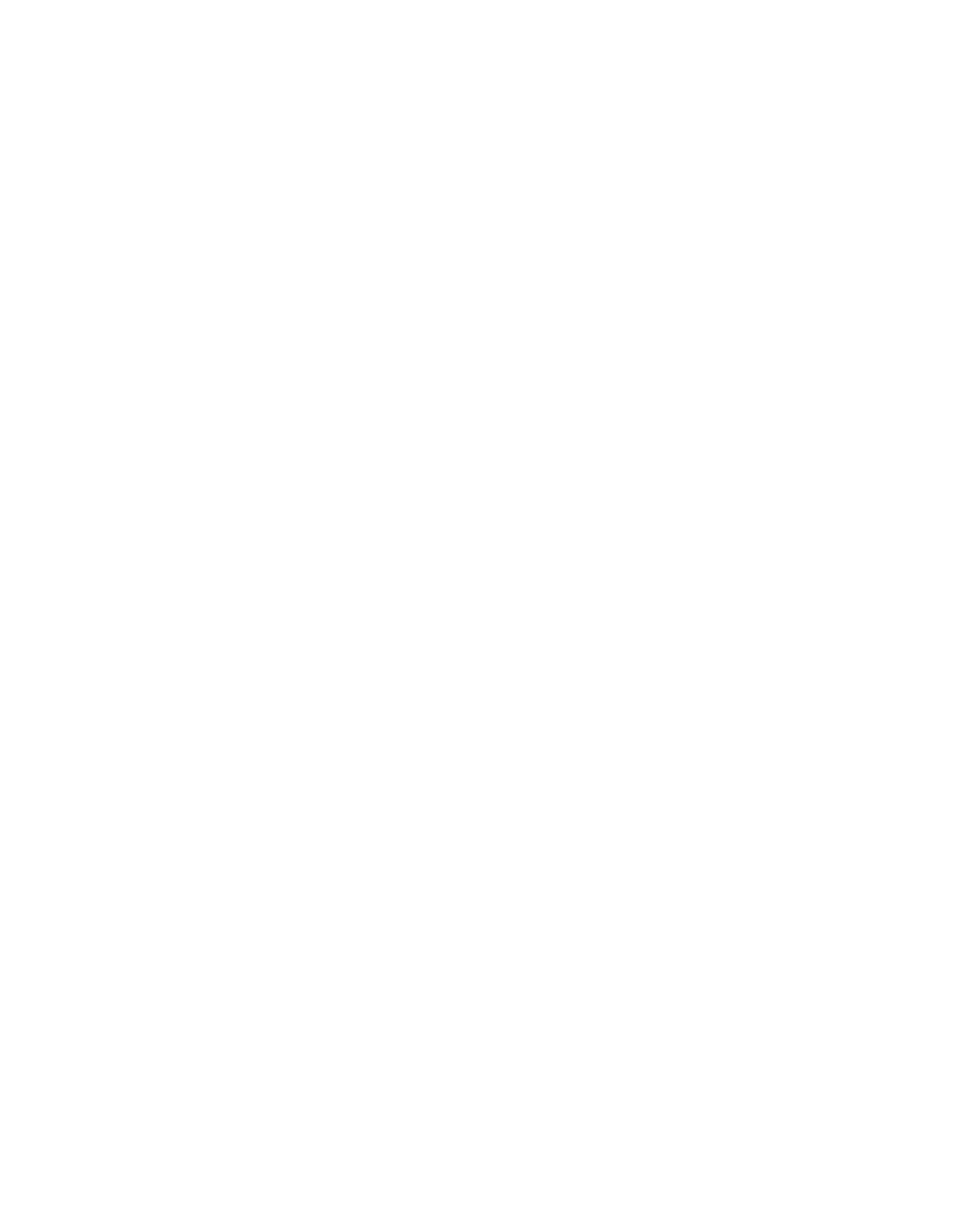#### **CORSIA EMISSIONS UNIT ELIGIBILITY CRITERIA**

**Program Design Elements**. At the program level, ICAO should ensure that eligible offset credit programs meet the following design elements:

- 1. *Clear Methodologies and Protocols, and their Development Process:* Programs should have qualification and quantification methodologies and protocols in place and available for use as well as a process for developing further methodologies and protocols. The existing methodologies and protocols as well as the process for developing further methodologies and protocols should be publicly disclosed.
- 2. *Scope Considerations:* Programs should define and publicly disclose the level at which activities are allowed under the program (e.g., project-based, program of activities, etc.) as well as the eligibility criteria for each type of offset activity (e.g., which sectors, project types, or geographic locations are covered).
- 3. *Offset Credit Issuance and Retirement Procedures:* Programs should have in place procedures for how offset credits are: (a) issued; (b) retired or cancelled; (c) subject to any discounting; and, (d) the length of the crediting period and whether that period is renewable. These procedures should be publicly disclosed.
- 4. *Identification and Tracking:* Programs should have in place procedures that ensure that: (a) units are tracked; (b) units are individually identified through serial numbers: (c) the registry is secure (i.e., robust security provisions are in place); and (d) units have clearly identified owners or holders (e.g., identification requirements of a registry). The program should also stipulate (e) to which, if any, other registries it is linked; and, (f) whether and which international data exchange standards the registry conforms with. All of the above should be publicly disclosed information.
- 5. *Legal Nature and Transfer of Units:* The program should define and ensure the underlying attributes and property aspects of a unit, and publicly disclose the process by which it does so.
- 6. *Validation and Verification procedures*: Programs should have in place validation and verification standards and procedures, as well as requirements and procedures for the accreditation of validators and verifiers. All of the above-mentioned standards, procedures, and requirements should be publicly disclosed.
- 7. *Program Governance:* Programs should publicly disclose who is responsible for administration of the program and how decisions are made.
- 8. *Transparency and Public Participation Provisions:* Programs should publicly disclose (a) what information is captured and made available to different stakeholders; and (b) its local stakeholder consultation requirements (if applicable) and (c) its public comments provisions and requirements, and how they are considered (if applicable). Conduct public comment periods and transparently disclose all approved quantification methodologies.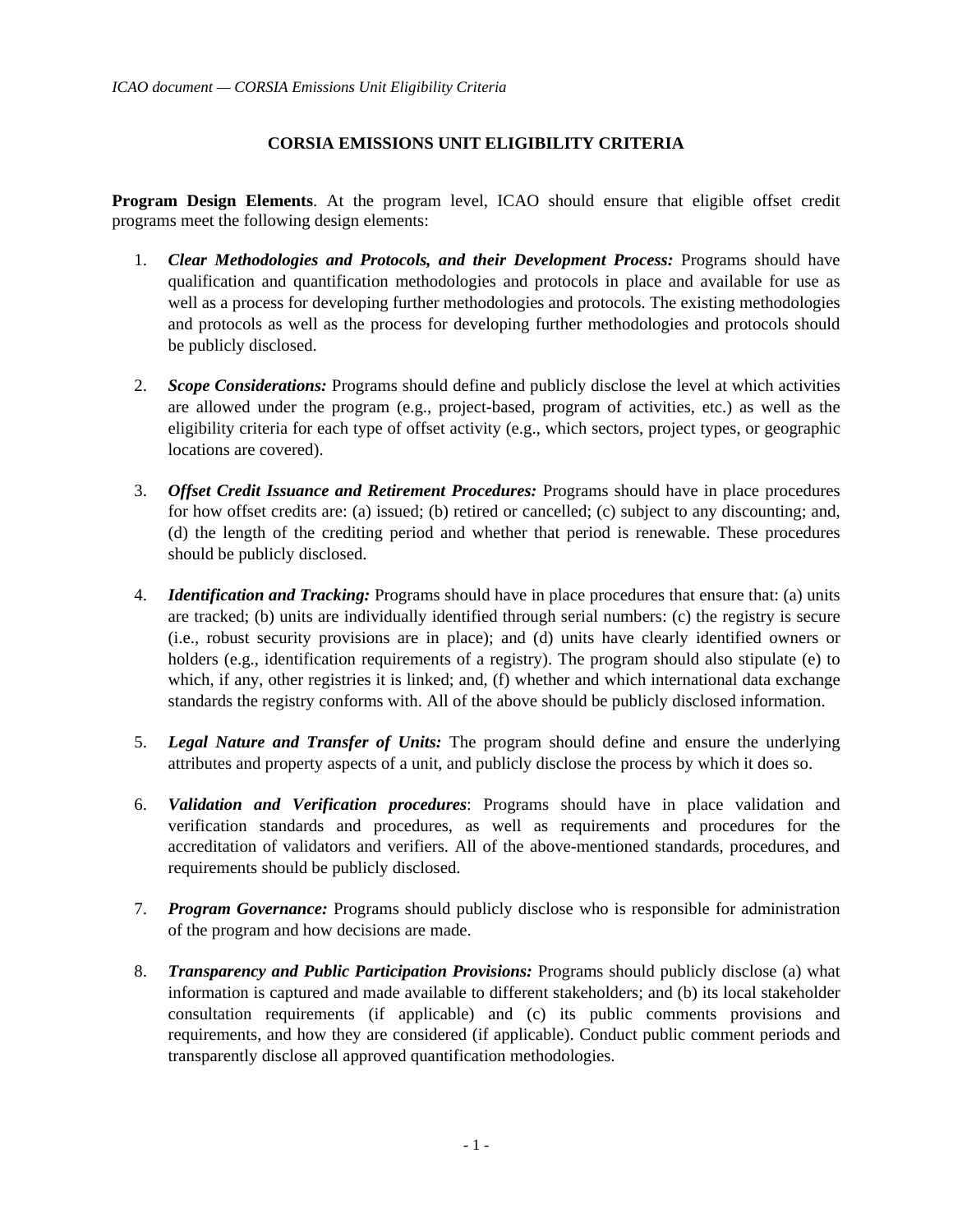- 9. *Safeguards System:* Programs should have in place safeguards to address environmental and social risks. These safeguards should be publicly disclosed.
- 10. *Sustainable Development Criteria:* Programs should publicly disclose the sustainable development criteria used, for example, how this contributes to achieving a country's stated sustainable development priorities, and any provisions for monitoring, reporting and verification.
- 11. *Avoidance of Double Counting, Issuance and Claiming*: Programs should provide information on how they address double counting, issuance and claiming in the context of evolving national and international regimes for carbon markets and emissions trading.

**Carbon Offset Credit Integrity Assessment Criteria**: There are a number of generally agreed principles that have been broadly applied across both regulatory and voluntary offset credit programs to address environmental and social integrity. These principles hold that offset credit programs should deliver credits that represent emissions reductions, avoidance, or sequestration that:

- 1. Are additional.
- 2. Are based on a realistic and credible baseline.
- 3. Are quantified, monitored, reported, and verified.
- 4. Have a clear and transparent chain of custody.
- 5. Represent permanent emissions reductions.
- 6. Assess and mitigate against potential increase in emissions elsewhere.
- 7. Are only counted once towards a mitigation obligation.
- 8. Do no net harm.

Eligibility criteria should apply at the program level, as the expertise and resources needed to develop and implement ICAO emissions criteria at a methodology and project level is likely to be considerable.

1. *Eligibility Criterion: Carbon offset programs must generate units that represent emissions reductions, avoidance, or removals that are additional.* Additionality means that that the carbon offset credits represent greenhouse gas emissions reductions or carbon sequestration or removals that exceed any greenhouse gas reduction or removals required by law, regulation, or legally binding mandate, and that exceed any greenhouse gas reductions or removals that would otherwise occur in a conservative, business-as-usual scenario. Eligible offset credit programs should clearly demonstrate that the program has procedures in place to assess/test for additionality and that those procedures provide a reasonable assurance that the emissions reductions would not have occurred in the absence of the offset program. If programs pre-define certain activities as automatically additional (e.g., through a "positive list" of eligible project types), then they have to provide clear evidence on how the activity was determined to be additional. The criteria for such positive lists should be publicly disclosed and conservative. If programs do not use positive lists, then project's additionality and baseline setting should be assessed by an accredited and independent third-party verification entity and reviewed by the program.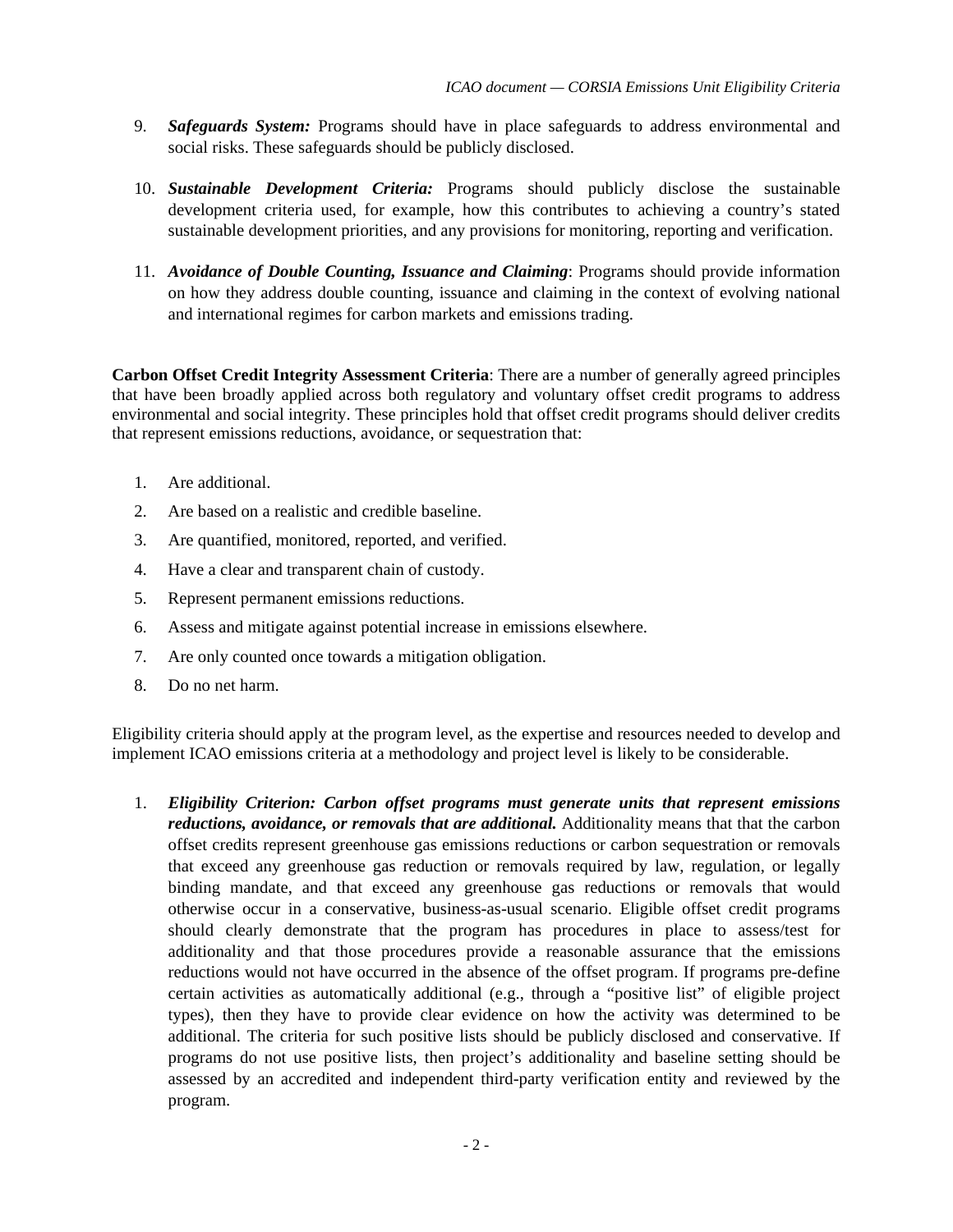- 2. *Eligibility Criterion: Carbon offset credits must be based on a realistic and credible baseline.* Offset credits should be issued against a realistic, defensible, and conservative baseline estimation of emissions. The baseline is the level of emissions that would have occurred assuming a conservative "business as usual" emissions trajectory i.e., emissions without the emissions reduction activity or offset project. Baselines and underlying assumptions must be publicly disclosed.
- 3. *Eligibility Criterion: Carbon offset credits must be quantified, monitored, reported and verified.* Emissions reductions should be calculated in a manner that is conservative and transparent. Offset credits should be based on accurate measurements and quantification methods/protocols. Monitoring, measuring, and reporting of both the emissions reduction activity and the actual emissions reduction from the project should, at a minimum, be conducted at specified intervals throughout the duration of the crediting period. Emissions reductions should be measured and verified by an accredited and independent third-party verification entity. Ex-post verification of the project's emissions must be required in advance of issuance of offset credits; Programs that conduct ex-ante issuance (e.g., issuance of offset units before the emissions reductions and/or carbon sequestration have occurred and been third-party verified) should not be eligible. Transparent measurement and reporting is essential, and units from offsetting programs/projects eligible in a global MBM should only come from those that require independent, ex-post verification.
- 4. *Eligibility Criterion: Carbon offset credits must have a clear and transparent chain of custody*  within the offset program. Offset credits should be assigned an identification number that can be tracked from when the unit is issued through to its transfer or use (cancellation or retirement) via a registry system(s).
- 5. *Eligibility Criterion: Permanence –* Carbon offset credits must represent emissions reductions, avoidance, or carbon sequestration that are permanent. If there is risk of reductions or removals being reversed, then either (a) such credits are not eligible or (b) mitigation measures are in place to monitor, mitigate, and compensate any material incidence of non-permanence.
- 6. *Eligibility Criterion: A system must have measures in place to assess and mitigate incidences of material leakage*. Offset credits should be generated from projects that do not cause emissions to materially increase elsewhere (this concept is also known as leakage). Offset credit programs should have an established process for assessing and mitigating leakage of emissions that may result from the implementation of an offset project or program.
- 7. *Eligibility Criterion: Are only counted once towards a mitigation obligation.* Measures must be in place to avoid:
	- a) Double issuance (which occurs if more than one unit is issued for the same emissions or emissions reduction).
	- b) Double use (which occurs when the same issued unit is used twice, for example, if a unit is duplicated in registries).
	- c) Double claiming (which occurs if the same emissions reduction is counted twice by both the buyer and the seller (i.e., counted towards the climate change mitigation effort of both